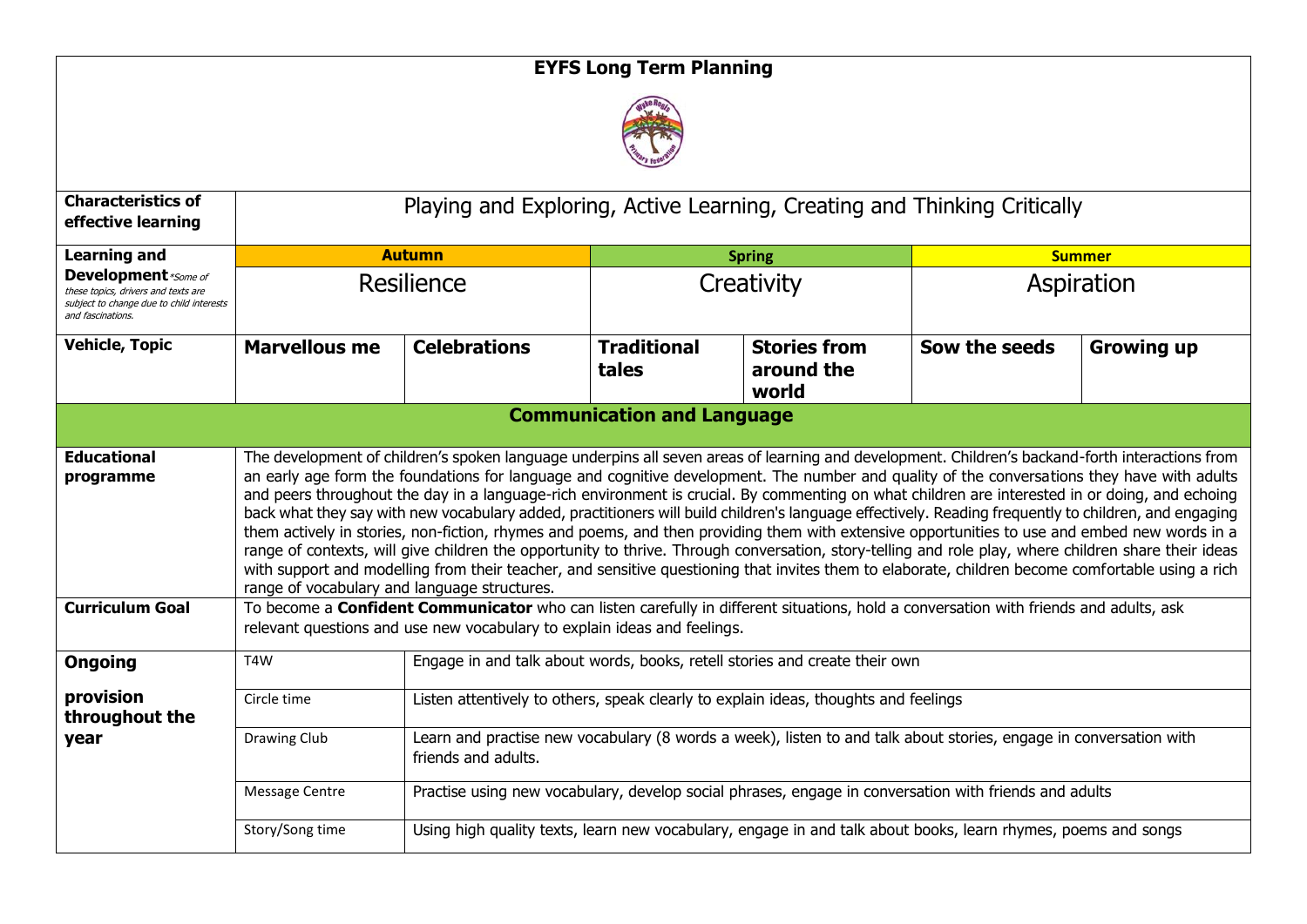| <b>Personal Social and Emotional Development</b> |                                                                                                                                                                                                                                                                                                                                                                                                                                                                                                                                                                                                                                                                                                                                                                                                                                                                                                                                                                                                                                                                                                                                        |                                                                                                                                                                                                                                 |                             |                                            |               |                   |  |
|--------------------------------------------------|----------------------------------------------------------------------------------------------------------------------------------------------------------------------------------------------------------------------------------------------------------------------------------------------------------------------------------------------------------------------------------------------------------------------------------------------------------------------------------------------------------------------------------------------------------------------------------------------------------------------------------------------------------------------------------------------------------------------------------------------------------------------------------------------------------------------------------------------------------------------------------------------------------------------------------------------------------------------------------------------------------------------------------------------------------------------------------------------------------------------------------------|---------------------------------------------------------------------------------------------------------------------------------------------------------------------------------------------------------------------------------|-----------------------------|--------------------------------------------|---------------|-------------------|--|
| <b>Educational</b><br>programme                  | Children's personal, social and emotional development (PSED) is crucial for children to lead healthy and happy lives, and is fundamental to their<br>cognitive development. Underpinning their personal development are the important attachments that shape their social world. Strong, warm and<br>supportive relationships with adults enable children to learn how to understand their own feelings and those of others. Children should be<br>supported to manage emotions, develop a positive sense of self, set themselves simple goals, have confidence in their own abilities, to persist<br>and wait for what they want and direct attention as necessary. Through adult modelling and guidance, they will learn how to look after their<br>bodies, including healthy eating, and manage personal needs independently. Through supported interaction with other children, they learn how<br>to make good friendships, co-operate and resolve conflicts peaceably. These attributes will provide a secure platform from which children can<br>achieve at school and in later life.                                            |                                                                                                                                                                                                                                 |                             |                                            |               |                   |  |
| <b>Curriculum Goal</b>                           | To become an Independent Individual who can follow the Class Rules, set simple goals and persevere to achieve them, select resources,<br>manage their own personal needs and know how to stay fit and healthy.<br>To become a Fantastic Friend who can be kind, caring and helpful, show empathy and respect to others, work and play cooperatively whilst<br>considering others' ideas and feelings                                                                                                                                                                                                                                                                                                                                                                                                                                                                                                                                                                                                                                                                                                                                   |                                                                                                                                                                                                                                 |                             |                                            |               |                   |  |
| <b>Ongoing provision</b><br>throughout the       | <b>Daily Routines</b>                                                                                                                                                                                                                                                                                                                                                                                                                                                                                                                                                                                                                                                                                                                                                                                                                                                                                                                                                                                                                                                                                                                  | Self-registration, change into wet weather gear, use toilets independently, snack time (whole class or free-flow), whole<br>class carpet times, lunchtimes, getting ready for home                                              |                             |                                            |               |                   |  |
| year                                             | Drawing Club                                                                                                                                                                                                                                                                                                                                                                                                                                                                                                                                                                                                                                                                                                                                                                                                                                                                                                                                                                                                                                                                                                                           | Build relationships with others, see themselves as a valued individual and a member of our nursery community, give<br>focused attention and follow instructions                                                                 |                             |                                            |               |                   |  |
|                                                  | Class/school rules                                                                                                                                                                                                                                                                                                                                                                                                                                                                                                                                                                                                                                                                                                                                                                                                                                                                                                                                                                                                                                                                                                                     | To be ready, safe and respectful                                                                                                                                                                                                |                             |                                            |               |                   |  |
|                                                  | Message centre                                                                                                                                                                                                                                                                                                                                                                                                                                                                                                                                                                                                                                                                                                                                                                                                                                                                                                                                                                                                                                                                                                                         | Build relationships with others, see themselves as a valued individual, show resilience and perseverance, manage<br>feelings and behaviour appropriately, play co-operatively, take turns and share, show sensitivity to others |                             |                                            |               |                   |  |
|                                                  | Story/Song Time                                                                                                                                                                                                                                                                                                                                                                                                                                                                                                                                                                                                                                                                                                                                                                                                                                                                                                                                                                                                                                                                                                                        | Experience, explore and talk about positive relationships, feelings and emotions, diversity                                                                                                                                     |                             |                                            |               |                   |  |
|                                                  |                                                                                                                                                                                                                                                                                                                                                                                                                                                                                                                                                                                                                                                                                                                                                                                                                                                                                                                                                                                                                                                                                                                                        |                                                                                                                                                                                                                                 | <b>Physical Development</b> |                                            |               |                   |  |
|                                                  | <b>Marvellous me</b>                                                                                                                                                                                                                                                                                                                                                                                                                                                                                                                                                                                                                                                                                                                                                                                                                                                                                                                                                                                                                                                                                                                   | <b>Celebrations</b>                                                                                                                                                                                                             | <b>Traditional</b><br>tales | <b>Stories from</b><br>around the<br>world | Sow the seeds | <b>Growing up</b> |  |
| <b>Educational</b><br>programme                  | Physical activity is vital in children's all-round development, enabling them to pursue happy, healthy and active lives. Gross and fine motor<br>experiences develop incrementally throughout early childhood, starting with sensory explorations and the development of a child's strength, co-<br>ordination and positional awareness through tummy time, crawling and play movement with both objects and adults. By creating games and<br>providing opportunities for play both indoors and outdoors, adults can support children to develop their core strength, stability, balance, spatial<br>awareness, co-ordination and agility. Gross motor skills provide the foundation for developing healthy bodies and social and emotional well-being.<br>Fine motor control and precision helps with hand-eye co-ordination, which is later linked to early literacy. Repeated and varied opportunities to<br>explore and play with small world activities, puzzles, arts and crafts and the practice of using small tools, with feedback and support from adults,<br>allow children to develop proficiency, control and confidence. |                                                                                                                                                                                                                                 |                             |                                            |               |                   |  |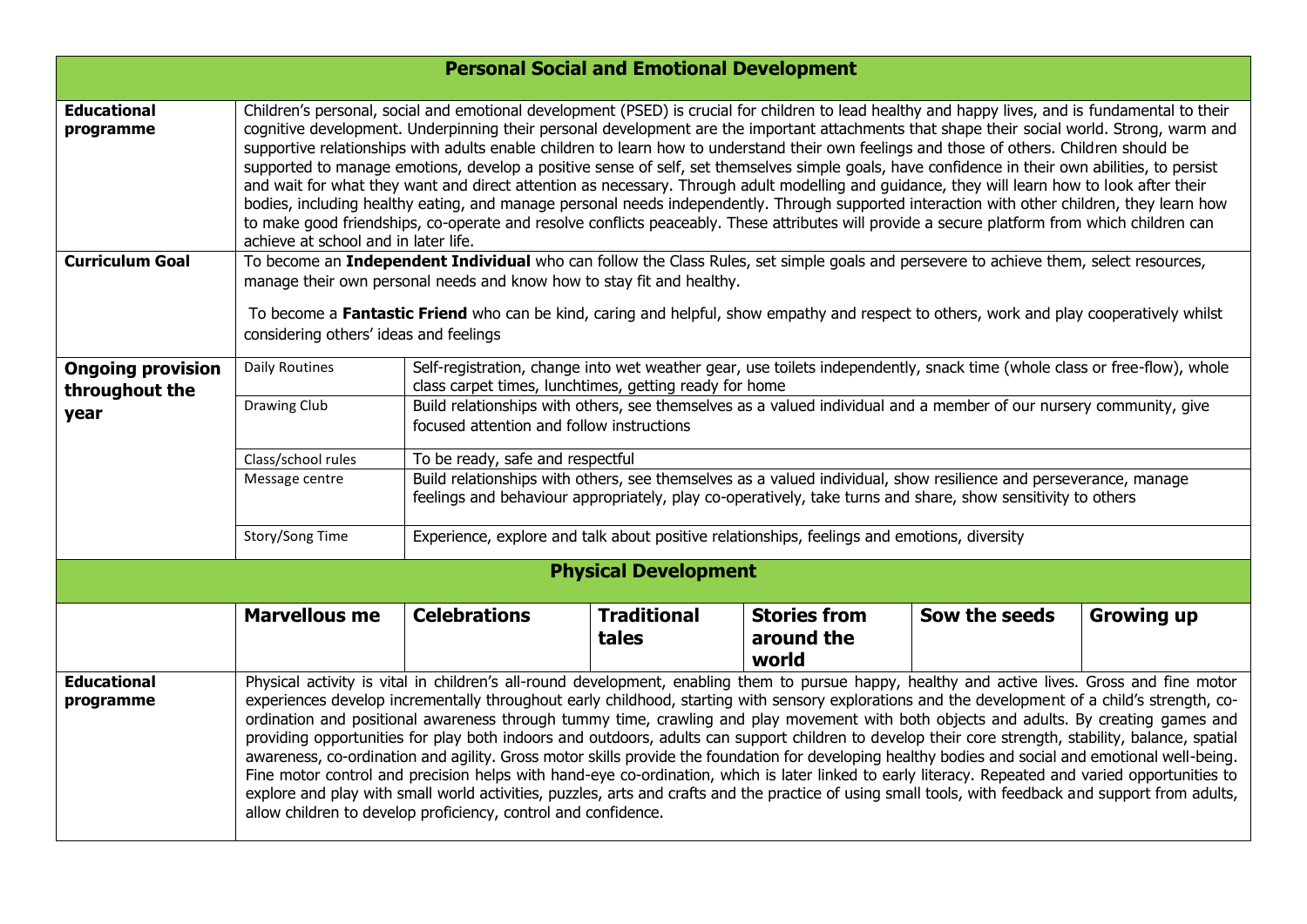| <b>Curriculum Goal</b>          | To become an Amazing Athlete who can show strength, balance and co-ordination when playing, move confidently and safely in a variety of<br>different ways, use a range of equipment.                                                                                                                                                                                                                                                                                                                                                                                                                                                                                                                                                                                             |                                                                                                                                                                                                   |                                                                                                                               |                                                                                                                                                                                                                                                                                                                                                                                                                 |               |                   |  |
|---------------------------------|----------------------------------------------------------------------------------------------------------------------------------------------------------------------------------------------------------------------------------------------------------------------------------------------------------------------------------------------------------------------------------------------------------------------------------------------------------------------------------------------------------------------------------------------------------------------------------------------------------------------------------------------------------------------------------------------------------------------------------------------------------------------------------|---------------------------------------------------------------------------------------------------------------------------------------------------------------------------------------------------|-------------------------------------------------------------------------------------------------------------------------------|-----------------------------------------------------------------------------------------------------------------------------------------------------------------------------------------------------------------------------------------------------------------------------------------------------------------------------------------------------------------------------------------------------------------|---------------|-------------------|--|
|                                 |                                                                                                                                                                                                                                                                                                                                                                                                                                                                                                                                                                                                                                                                                                                                                                                  | To become a Talented Tool User who can hold a pencil effectively, use a range of tools (for example scissors, cutlery, knives for cooking,<br>paintbrushes, tweezers,) safely and with confidence |                                                                                                                               |                                                                                                                                                                                                                                                                                                                                                                                                                 |               |                   |  |
| <b>Ongoing</b><br>provision     | Dough Disco<br>Sqiggle Whilst you<br>Wiggle                                                                                                                                                                                                                                                                                                                                                                                                                                                                                                                                                                                                                                                                                                                                      | Daily movement to music activity to help develop all the children's pivot points - shoulder, elbow, wrist, distal (fingers)<br>to support pencil grip and writing, different routine each term    |                                                                                                                               |                                                                                                                                                                                                                                                                                                                                                                                                                 |               |                   |  |
| throughout the<br>year          | Drawing Club,<br>Message Centre                                                                                                                                                                                                                                                                                                                                                                                                                                                                                                                                                                                                                                                                                                                                                  | Hold a pencil effectively, develop accuracy and care when drawing and writing                                                                                                                     |                                                                                                                               |                                                                                                                                                                                                                                                                                                                                                                                                                 |               |                   |  |
|                                 | Lunch time                                                                                                                                                                                                                                                                                                                                                                                                                                                                                                                                                                                                                                                                                                                                                                       | Unwrap lunch packets independently, eat with cutlery where appropriate, understand about healthy eating                                                                                           |                                                                                                                               |                                                                                                                                                                                                                                                                                                                                                                                                                 |               |                   |  |
|                                 | Outside/CP<br>Revise and refine fundamental movement skills, develop strength, balance, agility and co-ordination, refine and develop<br>fine motor skills, use a range of tools competently and safely, combine movements, develop ball skills                                                                                                                                                                                                                                                                                                                                                                                                                                                                                                                                  |                                                                                                                                                                                                   |                                                                                                                               |                                                                                                                                                                                                                                                                                                                                                                                                                 |               |                   |  |
|                                 | Sticky kids/Yoga/Go<br>Noodle                                                                                                                                                                                                                                                                                                                                                                                                                                                                                                                                                                                                                                                                                                                                                    | Develop strength, balance and co-ordination                                                                                                                                                       |                                                                                                                               |                                                                                                                                                                                                                                                                                                                                                                                                                 |               |                   |  |
| <b>Literacy</b>                 |                                                                                                                                                                                                                                                                                                                                                                                                                                                                                                                                                                                                                                                                                                                                                                                  |                                                                                                                                                                                                   |                                                                                                                               |                                                                                                                                                                                                                                                                                                                                                                                                                 |               |                   |  |
| <b>Educational</b><br>programme | It is crucial for children to develop a life-long love of reading. Reading consists of two dimensions: language comprehension and word reading.<br>Language comprehension (necessary for both reading and writing) starts from birth. It only develops when adults talk with children about the<br>world around them and the books (stories and non-fiction) they read with them, and enjoy rhymes, poems and songs together. Skilled word<br>reading, taught later, involves both the speedy working out of the pronunciation of unfamiliar printed words (decoding) and the speedy recognition<br>of familiar printed words. Writing involves transcription (spelling and handwriting) and composition (articulating ideas and structuring them in<br>speech, before writing). |                                                                                                                                                                                                   |                                                                                                                               |                                                                                                                                                                                                                                                                                                                                                                                                                 |               |                   |  |
| <b>Curriculum Goal</b>          | To become a Brilliant Bookworm who can show a love for reading, use new vocabulary to talk about what they have read or has been read to<br>them<br>To become a Mark Maestro who can independenly make a range of marks with control and purpose, giving them meaning.                                                                                                                                                                                                                                                                                                                                                                                                                                                                                                           |                                                                                                                                                                                                   |                                                                                                                               |                                                                                                                                                                                                                                                                                                                                                                                                                 |               |                   |  |
|                                 | <b>Marvellous me</b>                                                                                                                                                                                                                                                                                                                                                                                                                                                                                                                                                                                                                                                                                                                                                             | <b>Celebrations</b>                                                                                                                                                                               | <b>Traditional</b><br>tales                                                                                                   | <b>Stories from</b><br>around the<br>world                                                                                                                                                                                                                                                                                                                                                                      | Sow the seeds | <b>Growing up</b> |  |
| <b>Reading</b>                  | Sharing books 1:1 with adults or friends, turning<br>pages in order<br>Small group stories<br>Class stories and Drawing club<br>Joining in with repeated refrains and patterned<br>language<br>Making sharing books fun and participatory<br>Playing with rhyme                                                                                                                                                                                                                                                                                                                                                                                                                                                                                                                  |                                                                                                                                                                                                   | Developing vocabulary<br>Talk about events and characters<br>Recognising name card<br>Recognising rhyme<br>Clapping syllables | Retelling stories with pictures and props<br>Enjoying longer stories with increasing recall<br>More developed discussion of stories eg<br>characters' feelings, talk about 'why' things<br>happen. Making predictions. Inventing new<br>endings and innovating T4W texts<br>Understand print has different purposes<br>Understands directionality L-R and top-bottom<br>Sorting words by rhyme or initial sound |               |                   |  |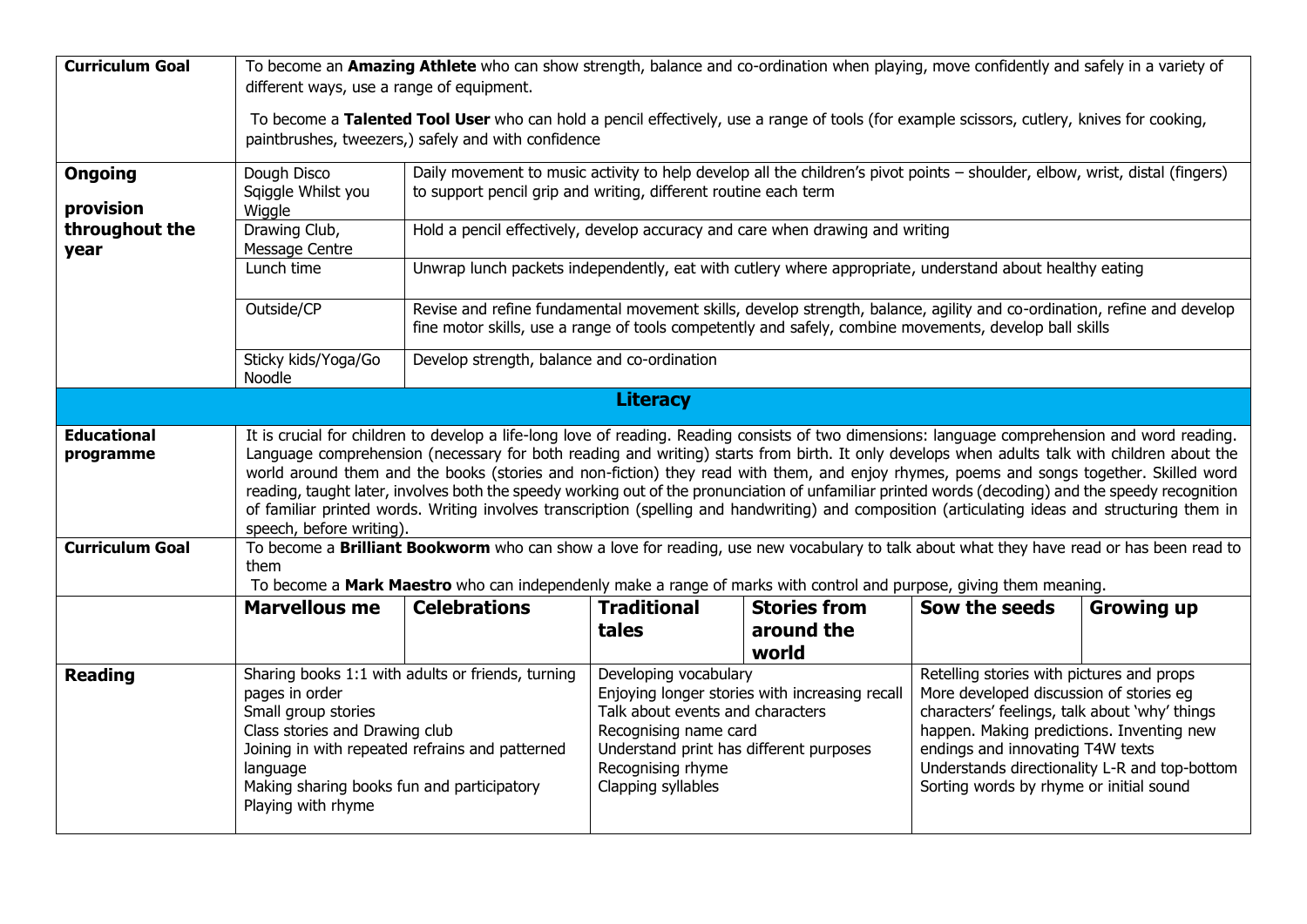| <b>Writing</b>              | form clear marks                                                                                                                                                                                                                                                                                | Uses mark making tools with enough pressure to                                                                                                                                                                                                                                                                                                                                                          |                                                                            | Using mark making for different purposes<br>Drawing recognizable pictures with clear<br>purpose<br>Having a go at representing name |                                                                                                            | Showing a dominant hand,<br>Giving meaning to emergent writing.<br>Name writing with recognizable letters.<br>Refer to RWI frieze for writing initial sounds.<br>Use print knowledge in mark making eg |  |  |  |
|-----------------------------|-------------------------------------------------------------------------------------------------------------------------------------------------------------------------------------------------------------------------------------------------------------------------------------------------|---------------------------------------------------------------------------------------------------------------------------------------------------------------------------------------------------------------------------------------------------------------------------------------------------------------------------------------------------------------------------------------------------------|----------------------------------------------------------------------------|-------------------------------------------------------------------------------------------------------------------------------------|------------------------------------------------------------------------------------------------------------|--------------------------------------------------------------------------------------------------------------------------------------------------------------------------------------------------------|--|--|--|
| <b>Ongoing</b>              | T4W                                                                                                                                                                                                                                                                                             |                                                                                                                                                                                                                                                                                                                                                                                                         | Engage in and talk about words, books, retell stories and create their own |                                                                                                                                     |                                                                                                            |                                                                                                                                                                                                        |  |  |  |
| provision<br>throughout the | Drawing Club and<br>Message Centre<br>Message Centre (CP)                                                                                                                                                                                                                                       | Learn and practise new vocabulary (8 words a week), listen to and talk about stories, read and write secret<br>passwords/symbols<br>Use message centres to create secret symbols/sounds/words to make things happen, read messages, engage in and talk                                                                                                                                                  |                                                                            |                                                                                                                                     |                                                                                                            |                                                                                                                                                                                                        |  |  |  |
| year                        |                                                                                                                                                                                                                                                                                                 | about books, retell stories and create their own                                                                                                                                                                                                                                                                                                                                                        |                                                                            |                                                                                                                                     |                                                                                                            |                                                                                                                                                                                                        |  |  |  |
| <b>Key RWI texts and</b>    | Story/song time<br>Nursery top 10 books                                                                                                                                                                                                                                                         | Top rhymes for learning in Nursery                                                                                                                                                                                                                                                                                                                                                                      |                                                                            |                                                                                                                                     | Learn new vocabulary, engage in and talk about books, anticipate key events, learn rhymes, poems and songs |                                                                                                                                                                                                        |  |  |  |
| rhymes                      | for children to learn<br>inside out:<br>Dear zoo<br>The very busy spider<br>The gingerbread man<br>The three billy goats<br>gruff<br>The three little pigs<br>We're going on a bear<br>hunt<br>Handa's surprise<br>The enormous turnip<br>Buri and the marrow<br>The very hungry<br>caterpillar | Hickory dickory dock<br>Humpty dumpty<br>If you're happy and you know it<br>Incey wincey spider<br>Old MacDonald<br>Round and round the garden<br>Row row row your boat<br>Dingle dangle scarecrow<br>Grand old duke of York<br>The wheels on the bus<br>Twinkle twinkle<br>Wind the bobbin up<br>Roly poly, roly poly<br>Heads, shoulders, knees and toes<br>Round and round the garden<br>Tommy thumb |                                                                            |                                                                                                                                     |                                                                                                            |                                                                                                                                                                                                        |  |  |  |
|                             |                                                                                                                                                                                                                                                                                                 | 2 little dicky birds<br>I have 10 little fingers<br>1,2,3,4,5<br>5 little peas<br>5 little ducks<br>5 little speckled frogs<br>5 little monkies/dinosaurs<br>5 fat sausages<br>5 little men in a flying saucer<br>1 little elephant balancing<br>A red fire engine, 5 fighters big and strong                                                                                                           |                                                                            |                                                                                                                                     |                                                                                                            |                                                                                                                                                                                                        |  |  |  |
| <b>T4W Texts</b>            | Innovate nursery<br>rhymes                                                                                                                                                                                                                                                                      | Innovate number<br>songs for Christmas                                                                                                                                                                                                                                                                                                                                                                  | The Gingerbread man                                                        | Buri and the marrow                                                                                                                 | The enormous turnip                                                                                        | The very hungry<br>caterpillar                                                                                                                                                                         |  |  |  |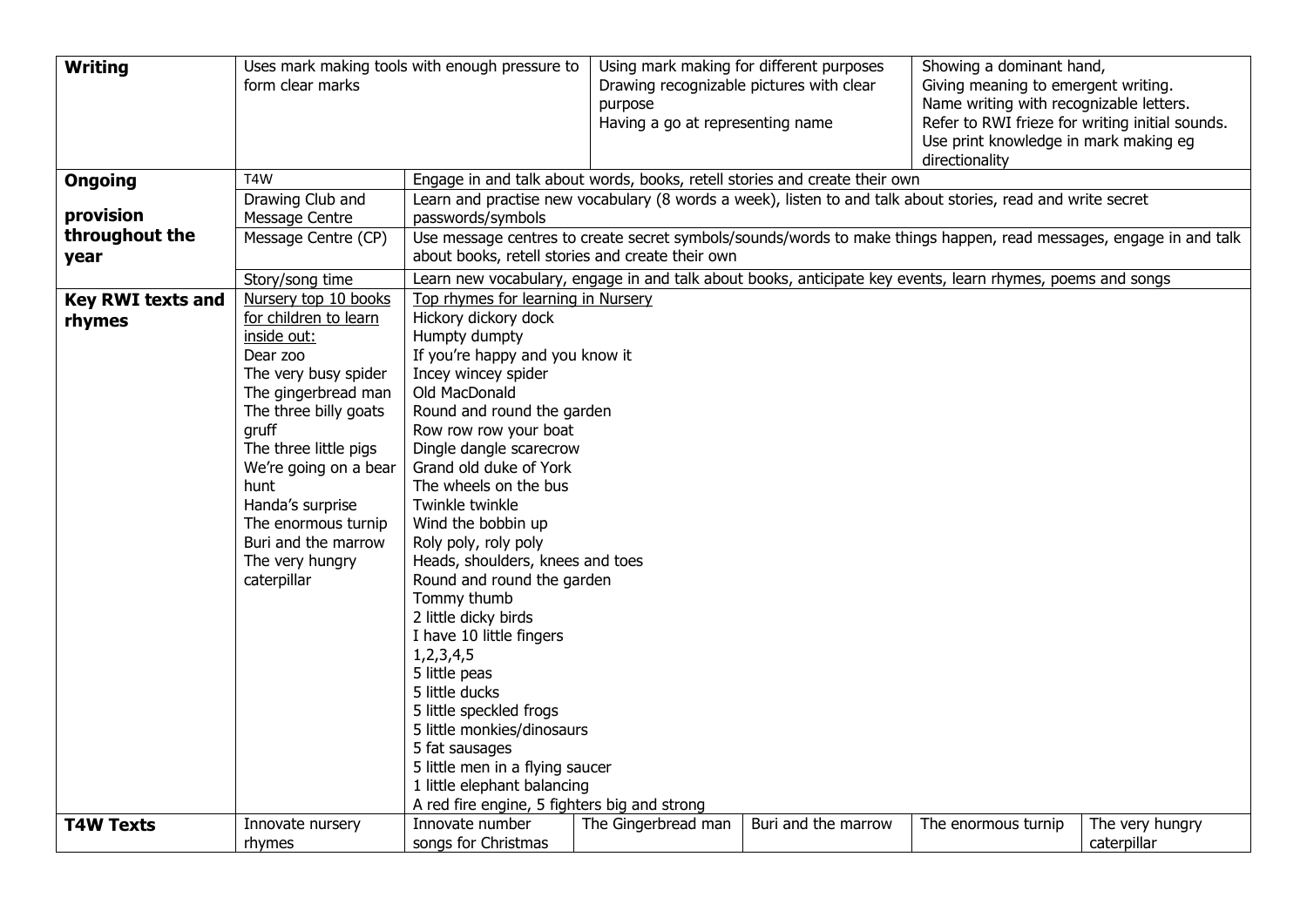|                                     |                                                                                                                                                                                                                                                                                                                                                                                                                                                                                                                                                                                                                                                                                                                                                                                                                                                                                                                                           |                                                                                                                                                                                         | <b>Mathematics</b>                                                                                                                                                                                              |                                                                     |                                                                                                                                                                                  |                   |  |
|-------------------------------------|-------------------------------------------------------------------------------------------------------------------------------------------------------------------------------------------------------------------------------------------------------------------------------------------------------------------------------------------------------------------------------------------------------------------------------------------------------------------------------------------------------------------------------------------------------------------------------------------------------------------------------------------------------------------------------------------------------------------------------------------------------------------------------------------------------------------------------------------------------------------------------------------------------------------------------------------|-----------------------------------------------------------------------------------------------------------------------------------------------------------------------------------------|-----------------------------------------------------------------------------------------------------------------------------------------------------------------------------------------------------------------|---------------------------------------------------------------------|----------------------------------------------------------------------------------------------------------------------------------------------------------------------------------|-------------------|--|
| <b>Educational</b>                  | Developing a strong grounding in number is essential so that all children develop the necessary building blocks to excel mathematically. Children                                                                                                                                                                                                                                                                                                                                                                                                                                                                                                                                                                                                                                                                                                                                                                                         |                                                                                                                                                                                         |                                                                                                                                                                                                                 |                                                                     |                                                                                                                                                                                  |                   |  |
| programme                           | should be able to count confidently, develop a deep understanding of the numbers to 10, the relationships between them and the patterns within<br>those numbers. By providing frequent and varied opportunities to build and apply this understanding - such as using manipulatives, including<br>small pebbles and tens frames for organising counting - children will develop a secure base of knowledge and vocabulary from which mastery of<br>mathematics is built. In addition, it is important that the curriculum includes rich opportunities for children to develop their spatial reasoning skills<br>across all areas of mathematics including shape, space and measures. It is important that children develop positive attitudes and interests in<br>mathematics, look for patterns and relationships, spot connections, 'have a go', talk to adults and peers about what they notice and not be afraid<br>to make mistakes. |                                                                                                                                                                                         |                                                                                                                                                                                                                 |                                                                     |                                                                                                                                                                                  |                   |  |
| <b>Curriculum Goal</b>              |                                                                                                                                                                                                                                                                                                                                                                                                                                                                                                                                                                                                                                                                                                                                                                                                                                                                                                                                           | To become a Master of Maths who can show a deep understanding of numbers to 5, touch count reliably, recognise numerals and apply their<br>number knowledge to solve practical problems |                                                                                                                                                                                                                 |                                                                     |                                                                                                                                                                                  |                   |  |
|                                     | <b>Marvellous me</b>                                                                                                                                                                                                                                                                                                                                                                                                                                                                                                                                                                                                                                                                                                                                                                                                                                                                                                                      | <b>Celebrations</b>                                                                                                                                                                     | <b>Traditional</b><br>tales                                                                                                                                                                                     | <b>Stories from</b><br>around the<br>world                          | Sow the seeds                                                                                                                                                                    | <b>Growing up</b> |  |
| <b>Term specific</b><br>provision   | Uses number names and mathematical language<br>in play<br>Joins in with number songs (words or actions)<br>Sorts objects by size/colour<br>Recites some number names in order to 5<br>Touch count 3 objects reliably<br>Beginning to use fingers to represent number                                                                                                                                                                                                                                                                                                                                                                                                                                                                                                                                                                                                                                                                      |                                                                                                                                                                                         | Touch count 5 objects reliably<br>Understands cardinality (last number said is<br>total)<br>Compare numbers - more/less<br>Begin to solve simple problems<br>Begin to represent numbers using marks on<br>paper |                                                                     | Show number fingers to 5<br>Problem solves e.g. uses fingers or objects to<br>find one more or less<br>Links numerals to amounts up to 5<br>Subitising 3 objects<br>Counts to 10 |                   |  |
|                                     | Explore SSM through playing with blocks,<br>construction kits, sand and water                                                                                                                                                                                                                                                                                                                                                                                                                                                                                                                                                                                                                                                                                                                                                                                                                                                             | Develop size/capacity and positional<br>language                                                                                                                                        |                                                                                                                                                                                                                 | Describe and name 2D shapes using<br>appropriate mathematical terms |                                                                                                                                                                                  |                   |  |
| <b>Ongoing</b>                      | Daily routines                                                                                                                                                                                                                                                                                                                                                                                                                                                                                                                                                                                                                                                                                                                                                                                                                                                                                                                            | Counting how many children present and recording at carpet time                                                                                                                         |                                                                                                                                                                                                                 |                                                                     |                                                                                                                                                                                  |                   |  |
| provision<br>throughout the<br>year | Drawing Club and<br>message center                                                                                                                                                                                                                                                                                                                                                                                                                                                                                                                                                                                                                                                                                                                                                                                                                                                                                                        | Use mathematical language when drawing, count, subitise, compare numbers and amounts, draw 2D shapes, use<br>message centres to create secret symbols/passcodes to make things happen.  |                                                                                                                                                                                                                 |                                                                     |                                                                                                                                                                                  |                   |  |
|                                     | Story/song time                                                                                                                                                                                                                                                                                                                                                                                                                                                                                                                                                                                                                                                                                                                                                                                                                                                                                                                           | Number songs - practical problem solving                                                                                                                                                |                                                                                                                                                                                                                 |                                                                     |                                                                                                                                                                                  |                   |  |
|                                     | Tuff spots, inside and outside construction areas for exploring shape and space<br>Construction area,<br>puzzles + light table<br>Puzzle corner. 2D and 3D shape on light table                                                                                                                                                                                                                                                                                                                                                                                                                                                                                                                                                                                                                                                                                                                                                           |                                                                                                                                                                                         |                                                                                                                                                                                                                 |                                                                     |                                                                                                                                                                                  |                   |  |
|                                     | Sand and water                                                                                                                                                                                                                                                                                                                                                                                                                                                                                                                                                                                                                                                                                                                                                                                                                                                                                                                            | Inside and out to explore measure $-$ size and capacity                                                                                                                                 |                                                                                                                                                                                                                 |                                                                     |                                                                                                                                                                                  |                   |  |
|                                     | NumberBlocks                                                                                                                                                                                                                                                                                                                                                                                                                                                                                                                                                                                                                                                                                                                                                                                                                                                                                                                              | <b>Introduce NumberBlocks</b>                                                                                                                                                           |                                                                                                                                                                                                                 |                                                                     |                                                                                                                                                                                  |                   |  |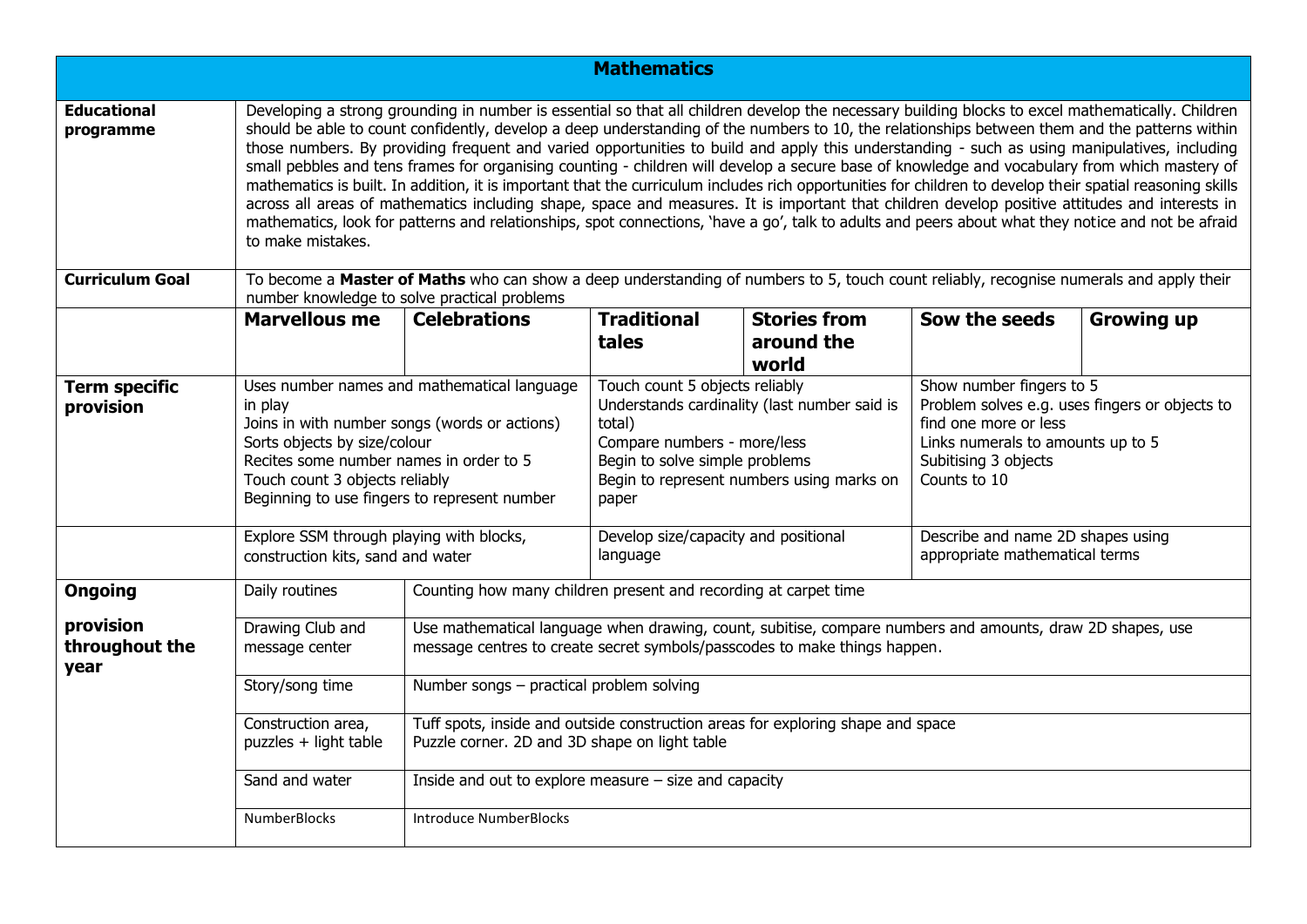|                                   |                                                                                                                                                                                                                                                                                                                                                                                                                                                                                                                                                                                                                                                                                                                                                                                                                       |                                                                                                                                                                                                                                                                                                                 | <b>Understanding the World</b>                                                                                                                   |                                            |                                                                                                                                                                           |                   |  |
|-----------------------------------|-----------------------------------------------------------------------------------------------------------------------------------------------------------------------------------------------------------------------------------------------------------------------------------------------------------------------------------------------------------------------------------------------------------------------------------------------------------------------------------------------------------------------------------------------------------------------------------------------------------------------------------------------------------------------------------------------------------------------------------------------------------------------------------------------------------------------|-----------------------------------------------------------------------------------------------------------------------------------------------------------------------------------------------------------------------------------------------------------------------------------------------------------------|--------------------------------------------------------------------------------------------------------------------------------------------------|--------------------------------------------|---------------------------------------------------------------------------------------------------------------------------------------------------------------------------|-------------------|--|
| <b>Educational</b><br>programme   | Understanding the world involves guiding children to make sense of their physical world and their community. The frequency and range of<br>children's personal experiences increases their knowledge and sense of the world around them $-$ from visiting parks, libraries and museums to<br>meeting important members of society such as police officers, nurses and firefighters. In addition, listening to a broad selection of stories, non-<br>fiction, rhymes and poems will foster their understanding of our culturally, socially, technologically and ecologically diverse world. As well as<br>building important knowledge, this extends their familiarity with words that support understanding across domains. Enriching and widening<br>children's vocabulary will support later reading comprehension. |                                                                                                                                                                                                                                                                                                                 |                                                                                                                                                  |                                            |                                                                                                                                                                           |                   |  |
| <b>Curriculum Goal</b>            | To become an Exceptional Explorer who can show curiosity about the world around them, understand plant and animal life cycles,<br>understand changes that have happened in their lives and talk about contrasts between different places.<br>To become a <b>Compassionate Citizen</b> who can help to look after their community and care for the environment, have an awareness of other<br>people's cultures and beliefs.                                                                                                                                                                                                                                                                                                                                                                                           |                                                                                                                                                                                                                                                                                                                 |                                                                                                                                                  |                                            |                                                                                                                                                                           |                   |  |
|                                   | <b>Marvellous me</b>                                                                                                                                                                                                                                                                                                                                                                                                                                                                                                                                                                                                                                                                                                                                                                                                  | <b>Celebrations</b>                                                                                                                                                                                                                                                                                             | <b>Traditional</b><br>tales                                                                                                                      | <b>Stories from</b><br>around the<br>world | Sow the seeds                                                                                                                                                             | <b>Growing up</b> |  |
| <b>Term specific</b><br>provision | Talking about our families, how they are the<br>same or different<br>Recognising that we have different preferences<br>and interests<br>Understanding that we all grow and change<br>Exploring using our senses                                                                                                                                                                                                                                                                                                                                                                                                                                                                                                                                                                                                       |                                                                                                                                                                                                                                                                                                                 | Fostering positive attitudes to difference,<br>celebrating diversity<br><b>Explore materials and forces</b><br>Describe what we see and discover |                                            | Understand key features of life cycle of plants<br>and animals<br>Recognise the need to care for living things<br>Notice differences between Weymouth and<br>other places |                   |  |
| <b>Ongoing provision</b>          | Drawing Club                                                                                                                                                                                                                                                                                                                                                                                                                                                                                                                                                                                                                                                                                                                                                                                                          |                                                                                                                                                                                                                                                                                                                 | Draw and talk about characters and settings, draw simple maps                                                                                    |                                            |                                                                                                                                                                           |                   |  |
| throughout the<br>year            | Message Centre (CP)                                                                                                                                                                                                                                                                                                                                                                                                                                                                                                                                                                                                                                                                                                                                                                                                   | Learn and practise new vocabulary, create small world environments, draw simple maps, look at books containing<br>images from the past or different cultures/countries, explore the natural world around them, describe what they can<br>see, hear and feel when outside, explore different scientific concepts |                                                                                                                                                  |                                            |                                                                                                                                                                           |                   |  |
|                                   | Story/song time                                                                                                                                                                                                                                                                                                                                                                                                                                                                                                                                                                                                                                                                                                                                                                                                       | Experience, explore and talk about different people and occupations, discover exciting non-fiction books and videos.<br>Enjoy stories and comment on images from the past or different cultures/countries                                                                                                       |                                                                                                                                                  |                                            |                                                                                                                                                                           |                   |  |
|                                   |                                                                                                                                                                                                                                                                                                                                                                                                                                                                                                                                                                                                                                                                                                                                                                                                                       |                                                                                                                                                                                                                                                                                                                 | <b>Expressive Art and Design</b>                                                                                                                 |                                            |                                                                                                                                                                           |                   |  |
| <b>Educational</b><br>programme   | The development of children's artistic and cultural awareness supports their imagination and creativity. It is important that children have regular<br>opportunities to engage with the arts, enabling them to explore and play with a wide range of media and materials. The quality and variety of<br>what children see, hear and participate in is crucial for developing their understanding, self-expression, vocabulary and ability to communicate<br>through the arts. The frequency, repetition and depth of their experiences are fundamental to their progress in interpreting and appreciating what<br>they hear, respond to and observe.                                                                                                                                                                  |                                                                                                                                                                                                                                                                                                                 |                                                                                                                                                  |                                            |                                                                                                                                                                           |                   |  |
| <b>Curriculum Goal</b>            | To become a Dynamic Designer who can choose and safely use the resources they need to make their creations, talk about what they have<br>made and how they have made it.                                                                                                                                                                                                                                                                                                                                                                                                                                                                                                                                                                                                                                              |                                                                                                                                                                                                                                                                                                                 |                                                                                                                                                  |                                            |                                                                                                                                                                           |                   |  |